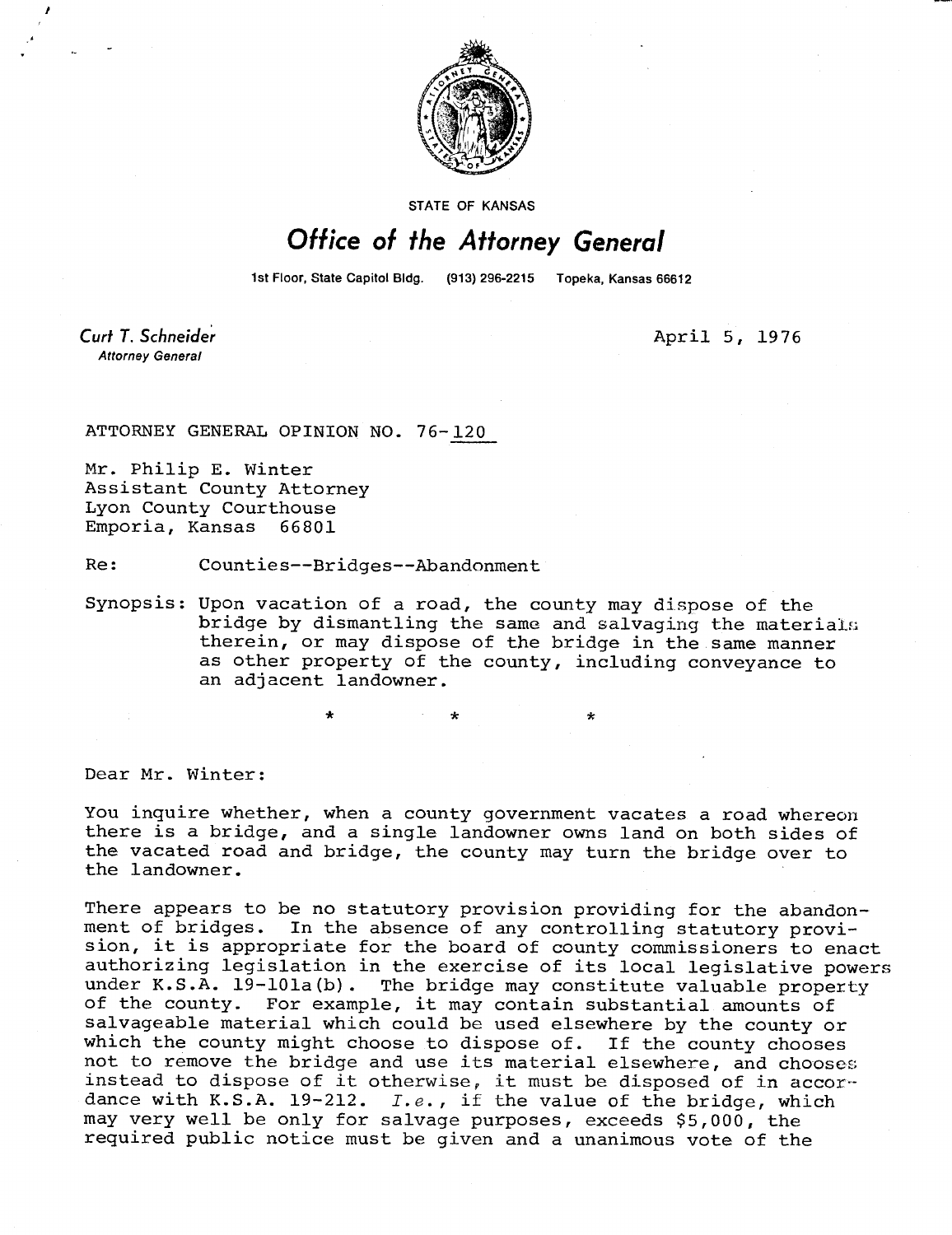Mr. Philip E. Winter Page Two April 5, 1976

county commissioners is required. If the bridge has a lesser value, the commissioners may dispose of it on such terms as it deems appropriate. Depending upon the value of the material in the bridge and the costs of removal, the board may find it in the interests of the county to convey the bridge to the landowner for a nominal consideration.

You ask what might be the liability of the county concerning the bridge on the vacated road if it is turned over to the landowner. Presumptively, if title to the vacated road vests in the adjacent landowner, and title to the bridge vests in the landowner as a result of conveyance by the county, it has no further liability. However, because of the totally unforeseeable circumstances under which possible claims of liability may arise, it is virtually impossible for us to furnish any definitive opinion that the county may have no exposure to liability whatever as a result of some injury or damage which might occur at a later date.

You inquire, also, concerning possible liability of the county concerning bridges which are structurally sound but which are narrower than those prescribed by law, as is the case of a number of the older bridges in the county on county roads. Bridge widths are prescribed by K.S.A. 1975 Supp. 68-1109. In Sell v. McPherson Township, 152 Kan. 731, 107 P.2d 670 (1940), the court stated thus:

> "It should be kept in mind that the only basis for imposing liability on a township for an accident happening on a township road is the township's failure to conform to the statutory requirements for their construction and maintenance. Liability is not imposed as for commonlaw negligence. And whether a public road is defective within the meaning of the statute . . . is a question of law, when, as here, there is no controversy over the facts."

In Martin v. State Highway Commission, 213 Kan. 877, 518 P.2d 437 (1974), the court stated thus:

> "[R]egardless of the source of the condition claimed to constitute a defect, liability for such condition has always been predicated on either (1) the failure to comply with a specific legislative mandate, or (2) the existence of a condition creating actual peril to persons using the highway with due care." 213 Kan. at 882.